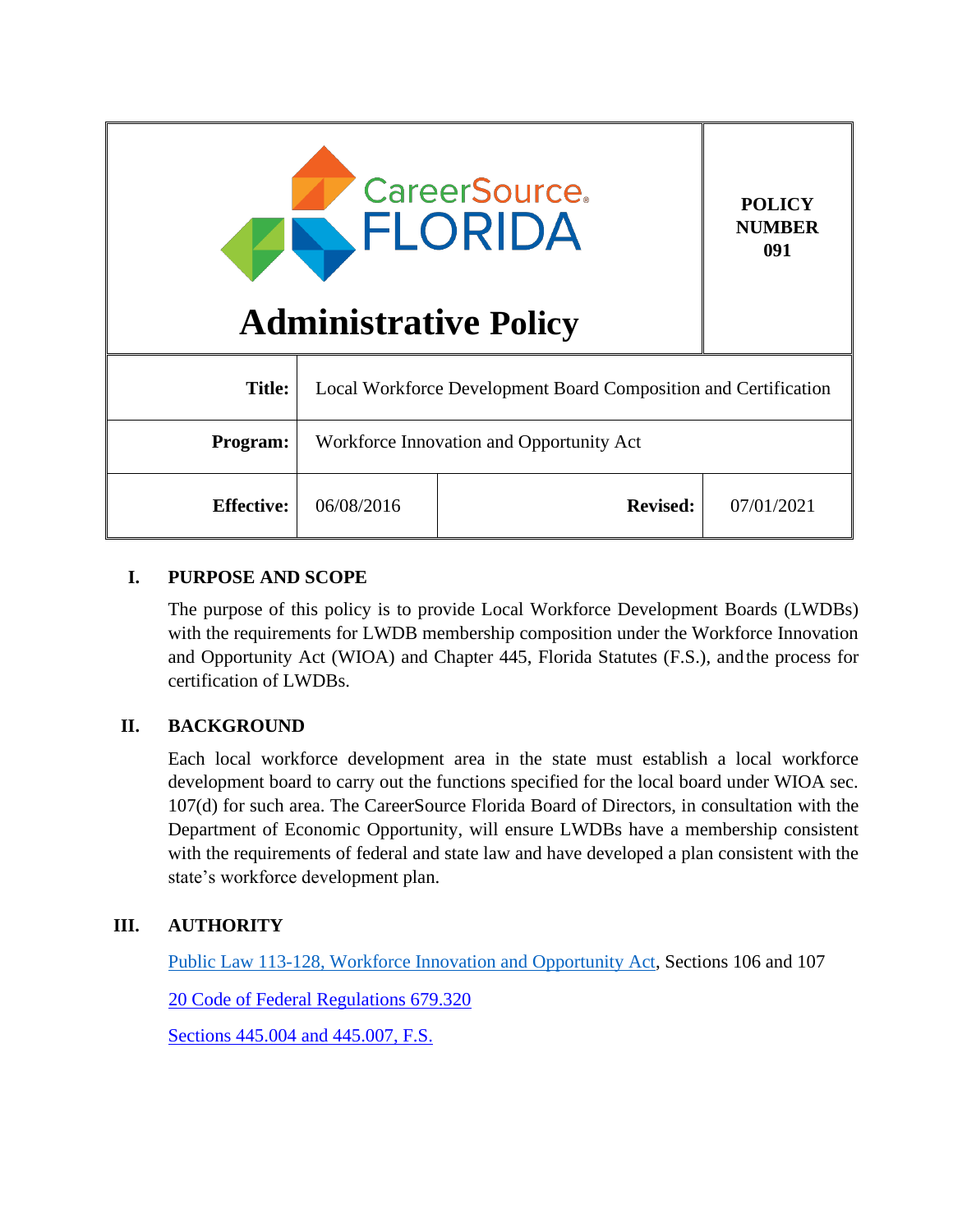## **IV. POLICIES AND PROCEDURES**

Outlined below are the policies and procedures for certifying LWDBs and ensuring the composition of and appointment of members to LWDBs are consistent with the provisions of federal and state requirements.

## **A. LWDB Membership and Composition**

The Governor, in partnership with the CareerSource Florida Board of Directors, must establish criteria for use by Chief Local Elected Officials (CLEOs) for appointment of members of the local boards in accordance with WIOA sec. 107(b)(2). The composition of the local board must meet the following criteria:

### **1. Business**

A majority of the local board members must represent businesses in the local area as individuals who:

- a. Are owners of a business, chief executives or operating officers of businesses, or other business executives or employers with optimum policymaking or hiring authority;
- b. Represent businesses, including small businesses, or organizations representing businesses that provide employment opportunities that, at a minimum, include high-quality, work-relevant training and development in in-demand industry sectors or occupations in the local area (at least two representatives of small businesses must be included); and
- c. Are appointed from individuals nominated by local business organizations and business trade associations.

# **2. Labor/Apprenticeships**

Not less than 20 percent of the members must be representatives of the workforce within the local area who:

- a. Include at least two representatives of labor organizations nominated by local labor federations. For a local area in which no employees are represented by such organizations, at least two other representatives of employees will be included.
- b. Include at least one representative of a labor organization or a training director from a joint labor-management apprenticeship program. If no such joint program exists in the area, at least one representative of an apprenticeship program in the area, if such a program exists.
- c. May include representatives of community-based organizations that have demonstrated experience and expertise in addressing the employment needs of individuals with barriers to employment, including organizations that serve veterans or provide/support competitive integrated employment for individuals with disabilities.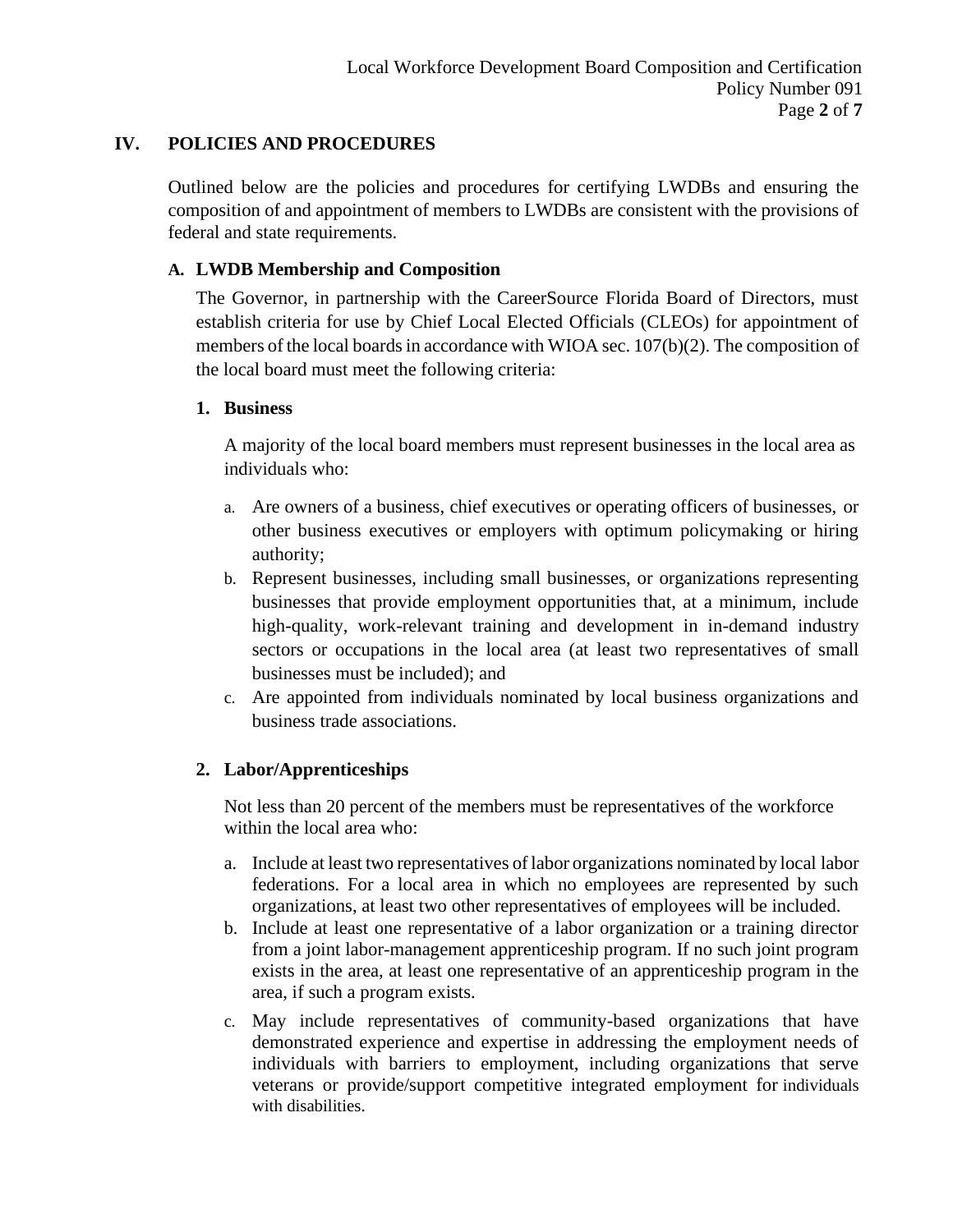d. May include representatives of organizations that have demonstrated experience and expertise in addressing the employment, training, or education needs of eligible youth, including representatives or organizations that serve out-of-school youth.

## **3. Education**

Each local board must include representatives of entities administering education and training activities in the local area who:

- a. Include a representative of eligible providers administering adult education and literacy activities under Title II of WIOA.
- b. Include a representative of institutions of higher education providing workforce investment activities (including community colleges).
- c. Include a private education provider, if a public education or training provider is represented on the LWDB. The CareerSource Florida Board of Directors may waive this requirement if requested by a LWDB if it is demonstrated that such representative does not exist in the local area.
- d. May include representatives oflocal educational agencies and of community- based organizations with demonstrated experience and expertise in addressing the education or training needs of individuals with barriers to employment.

When there is more than one institution in each of the types of educational entities listed above, nominations are solicited from representatives of each of these entities.

LWDBs requesting to waive the requirement for private education provider representation on the board must demonstrate that such a provider does not exist in the local area. The LWDB will describe, in a locally defined process, how private education providers will be identified and efforts to include those representatives on the local board. If through the local process the LWDB finds that a private education provider representative of an entity administering education and training activities in the local area does not exist, the LWDB will submit a request to waive the requirement to [LWDBGovernance@deo.myflorida.com.](mailto:LWDBGovernance@deo.myflorida.com) The request must include a copy of the local process and the results of the LWDB's efforts in its request.

### **4. Governmental/Economic/Community Development**

Each local board must include representatives of economic and community development as well as governmental entities serving the local area who:

- a. Represent economic and community development entities serving the local area.
- b. Represent Vocational Rehabilitation serving the local area.
- c. May represent agencies or entities serving the local area relating to transportation, housing, and public assistance.
- d. May represent philanthropic organizations serving the local area.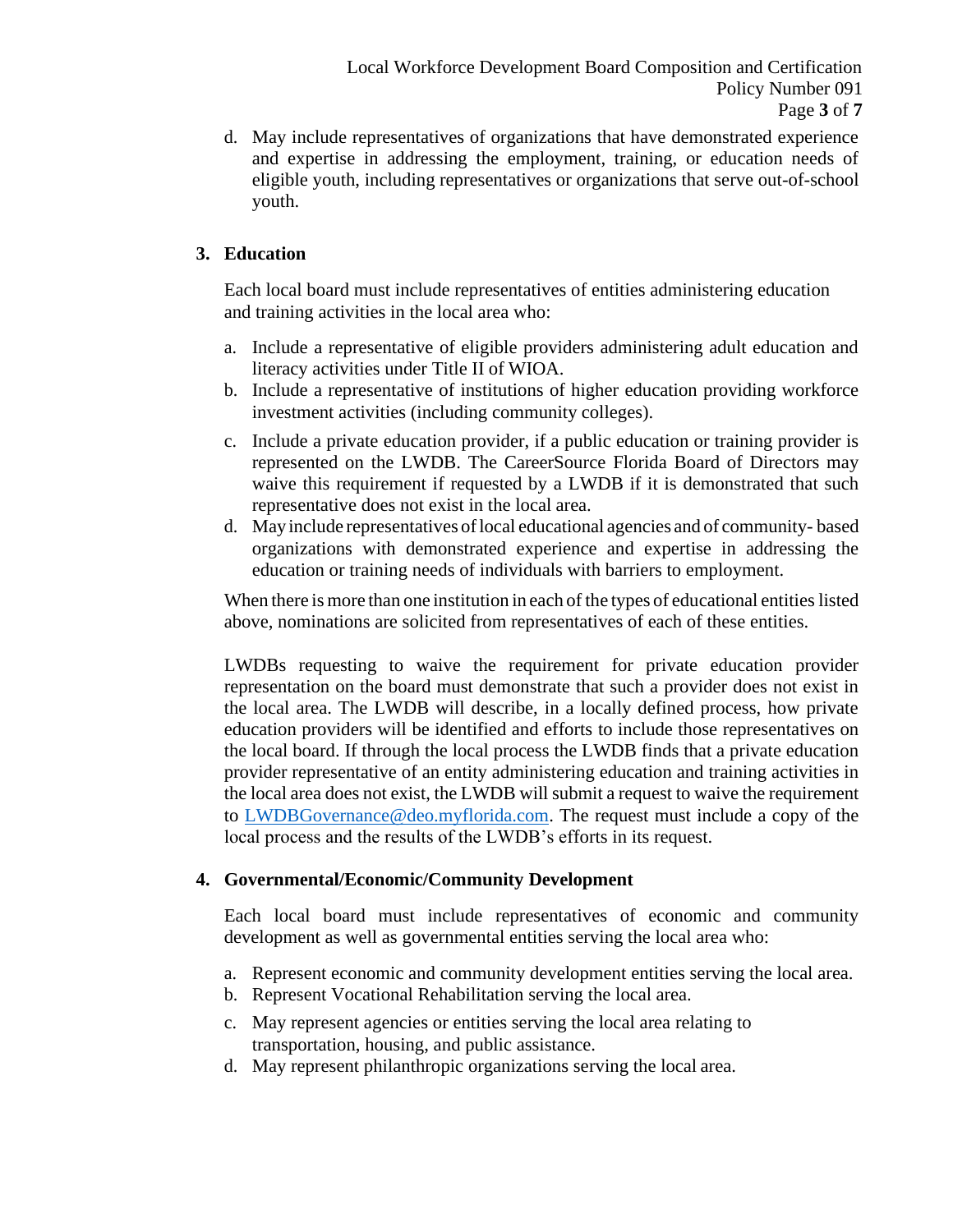### **5. Other Entity Representation**

Each local board may include other individuals or representatives of entities determined by the Chief Elected Official in the local areas to be appropriate.

Unlike the state board, members of the local board may be appointed as representatives of more than one entity if the individual meets all the criteria for representation.

### **B. LWDB Chairperson**

The LWDB chairperson is elected by the members of the LWDB and must be one of the business representatives on the local board. LWDB chairperson requirements can be found in Administrative Policy 110 – [Local Workforce Development Area and Board](http://floridajobs.org/docs/default-source/lwdb-resources/policy-and-guidance/guidance-papers/2021-guidance-papers/adminpol110_wioa_lwdarea-and-boardgov.pdf?sfvrsn=2f524db0_2)  [Governance.](http://floridajobs.org/docs/default-source/lwdb-resources/policy-and-guidance/guidance-papers/2021-guidance-papers/adminpol110_wioa_lwdarea-and-boardgov.pdf?sfvrsn=2f524db0_2)

### **C. Standing Committees**

The local board may designate and direct the activities of standing committees to provide information and to assist the local board in carrying out its required activities, as further prescribed in WIOA sec. 107(b)(4).

#### **D. Authority of Board Members**

Members of the board who represent organizations, agencies, or other entities must be individuals with optimum policymaking authority within the organizations, agencies or entities.

### **E. Board Member Recruiting, Vetting and Nominating**

The LWDB, in consultation with the CLEO, must develop and implement written processes and procedures for recruiting, vetting and nominating LWDB members. The qualifications of LWDB members must be documented, align with the requirements of WIOA, and be compliant with all federal and state laws, rules and regulations, and applicable state policies. Documentation supporting the recruitment, vetting and nomination process, including names of nominating organizations and names of all candidates and their qualifications, must be retained for not less than five years.

In addition to criteria outlined in Section A. of this policy, the members of the board shall represent diverse geographic areas within the local area. The importance of minority and gender representation must be considered when making appointments to the local board.

### **F. Appointment of Board Members**

The CLEO in a local area is authorized to appoint the members of the local board who meet the criteria outlined in **Section A**. of this policy. The CLEO may not delegate the responsibility of appointing members to the LWDB, to the executive director or to staff.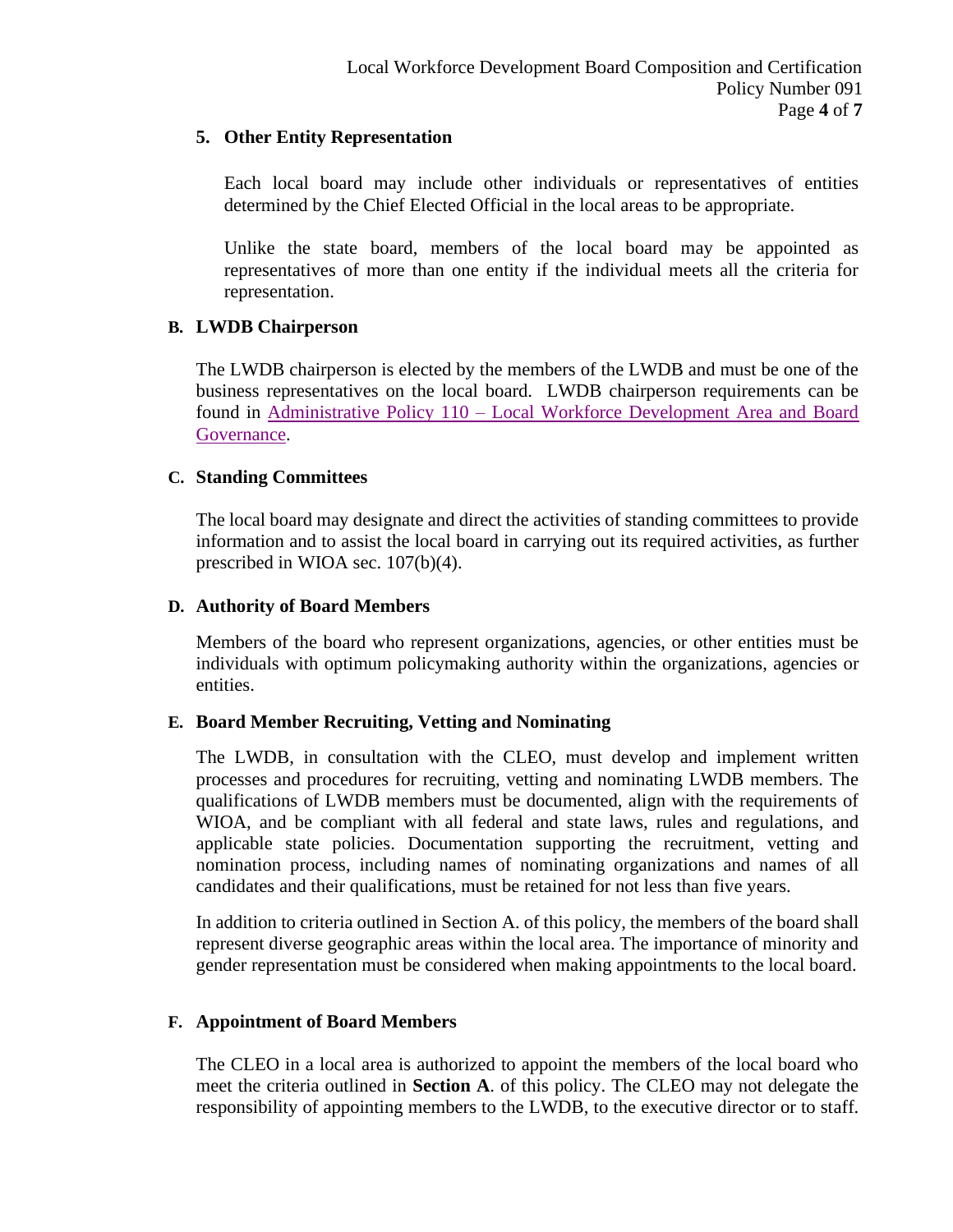When a local area includes more than one unit of local government, the CLEOs of such units may execute an agreement that specifies the respective roles of the individual CLEOs regarding:

- a. The selection, appointment, removal or reappointment of the members of the local board from the individuals nominated or recommended to be such members; and
- b. Carrying out any other responsibilities assigned to such officials in accordance with WIOA.

If after a reasonable effort the CLEOs are unable to reach agreement, the Governor may appoint the members of the local board from individuals so nominated or recommended.

Upon appointment to the local board, members must be educated about and acknowledge state and local conflict-of-interest policies.

LWDBs must adopt and abide by a conflict-of-interest policy that ensures compliance with federal and state laws, rules and regulations and applicable state policies.

### **G. Board Member Vacancies, Term Limits and Removal**

LWDB members who no longer hold the position or status that made them eligible appointees must resign or be removed by the CLEO. Local workforce development board vacancies must be filled within a reasonable amount of time, but no more than 12 months from the vacancy occurrence. This process may be described in the local area's bylaws or in a local operating procedure.

LWDB members shall serve staggered terms and may not serve for more than eight (8) consecutive years, unless the member is a representative of a government entity. Service in a term of office which commenced before July 1, 2021, does not count toward the 8 year limitation.

The Governor and CLEO may remove members of an LWDB, and its Executive Director or the designated person responsible for operational and administrative functions for the board for cause.

### **H. Certification of Local Workforce Development Boards**

#### **1. Certification**

Once every two years, one LWDB must be certified for each local area in the state, based on the criteria described in WIOA sec. 107(b). For a second or subsequent certification, certification must also be based on the extent to which the local area ensures workforce investment activities carried out in the local area enabled the local area to meet the corresponding performance accountability measures and achieve fiscal integrity as defined in WIOA sec. 106(e)(2).

The CareerSource Florida Board of Directors shall recertify LWDBs every two years. DEO, in consultation with the CareerSource Florida Board of Directors, will issue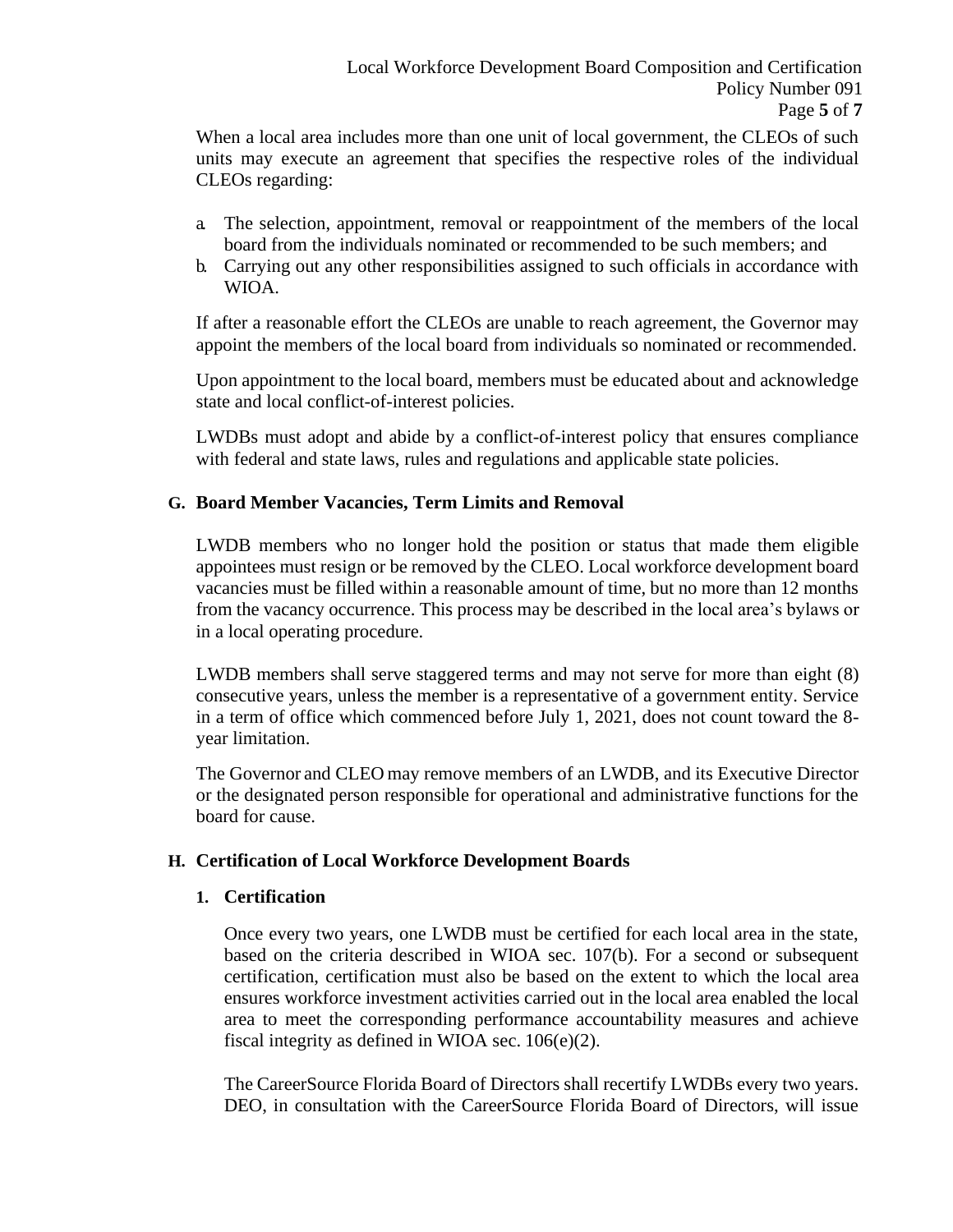instructions to the LWDBs for certification. LWDBs will submit certification documents to DEO. Upon satisfactory review of an LWDB's certification documents, DEO will provide a recommendation on certification to the CareerSource Florida Board of Directors. At the appropriate time intervals, instructions will be issued to LWDBs about the certification process, to include documentation requirements.

### **2. Failure to Achieve Certification**

Failure of an LWDB to achieve certification shall result in appointment and certification of a new local board for the local area pursuant to WIOA sec.  $107(c)(1)$ . Administrative Policy 104 – [Sanctions for Local Workforce](http://www.floridajobs.org/docs/default-source/lwdb-resources/policy-and-guidance/guidance-papers/2020-guidance-papers/adminpolicy104_-sanctionslwdbsfailmeetfed-statestds---final.pdf?sfvrsn=858143b0_2) [Development Boards'](http://www.floridajobs.org/docs/default-source/lwdb-resources/policy-and-guidance/guidance-papers/2020-guidance-papers/adminpolicy104_-sanctionslwdbsfailmeetfed-statestds---final.pdf?sfvrsn=858143b0_2)  [Failure to Meet Federal and State](http://www.floridajobs.org/docs/default-source/lwdb-resources/policy-and-guidance/guidance-papers/2020-guidance-papers/adminpolicy104_-sanctionslwdbsfailmeetfed-statestds---final.pdf?sfvrsn=858143b0_2) Standards details the actions the CareerSource Florida Board of Directors and DEO may take if an LWDB fails to meet this standard.

#### **I. Decertification of Local Workforce Development Boards**

The Governor may decertify an LWDB in accordance with WIOA Sec.  $107(c)(3)$ , as further prescribed in Administrative Policy 104, Sanctions for Local Workforce Development Boards' Failure to Meet Federal and State Standards.

#### **V. DEFINITIONS**

- **1. Small business** is defined by the Small Business [Administration.](https://www.sba.gov/contracting/getting-started-contractor/make-sure-you-meet-sba-size-standards)
- **2. Economic agency** is defined as including a local planning or zoning commission or board, a community development agency, or another local agency or institution responsible for regulating, promoting, or assisting in local economic development.
- **3. For cause** includes, but is not limited to, engaging in fraud or other criminal acts, incapacity, unfitness, neglect of duty, official incompetence and irresponsibility, misfeasance, malfeasance, nonfeasance, gross mismanagement, waste, or lack of performance.
- **4. Person with optimum policy-making authority** is an individual who can reasonably be expected to speak affirmatively on behalf of the entity he or she represents and to commit that entity to a chosen course of action.